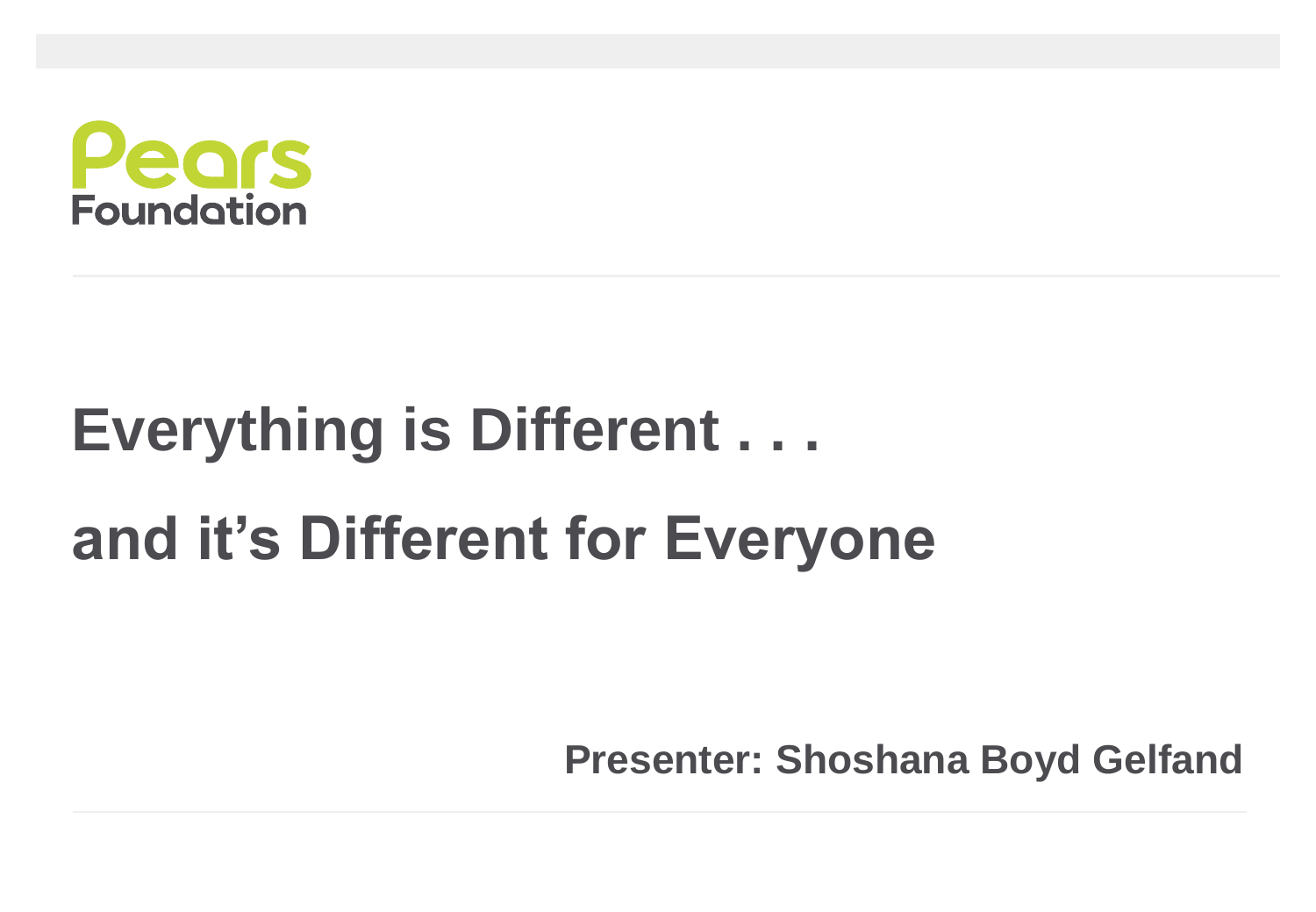

Group **Feedback** 

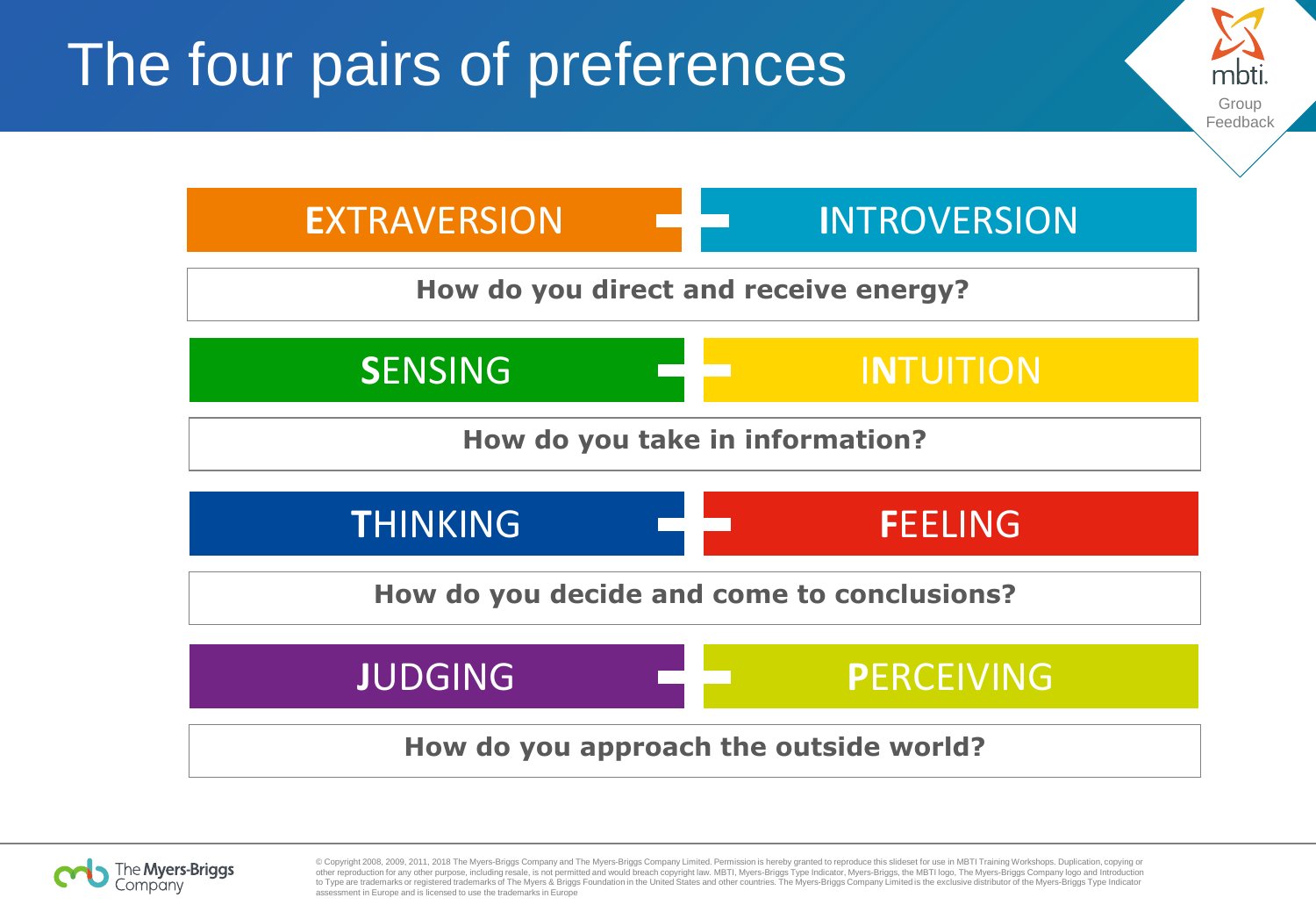

Group Feedback

#### **How do you direct and receive energy?**

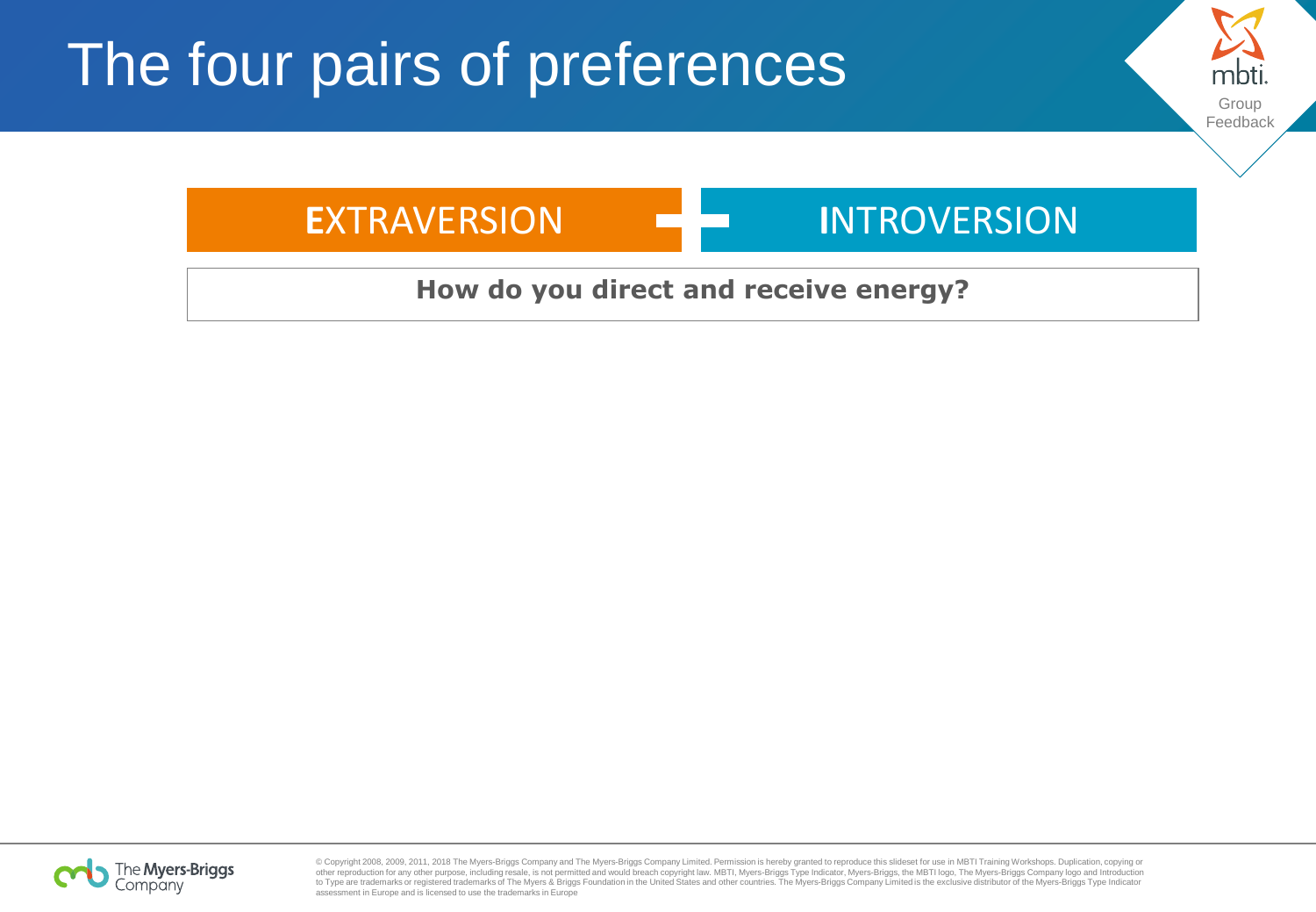### EI Characteristics





Group Feedbac

Tend to act before thinking Prefer to take action quickly Talk things through Are more expressive when interacting Gain energy from interaction Have a breadth of interests

Tend to think before acting Prefer to spend time on reflection Think things through Are more contained when interacting Gain energy from concentration Have a depth of interests

#### *Remember, E–I is not about sociability or social confidence*

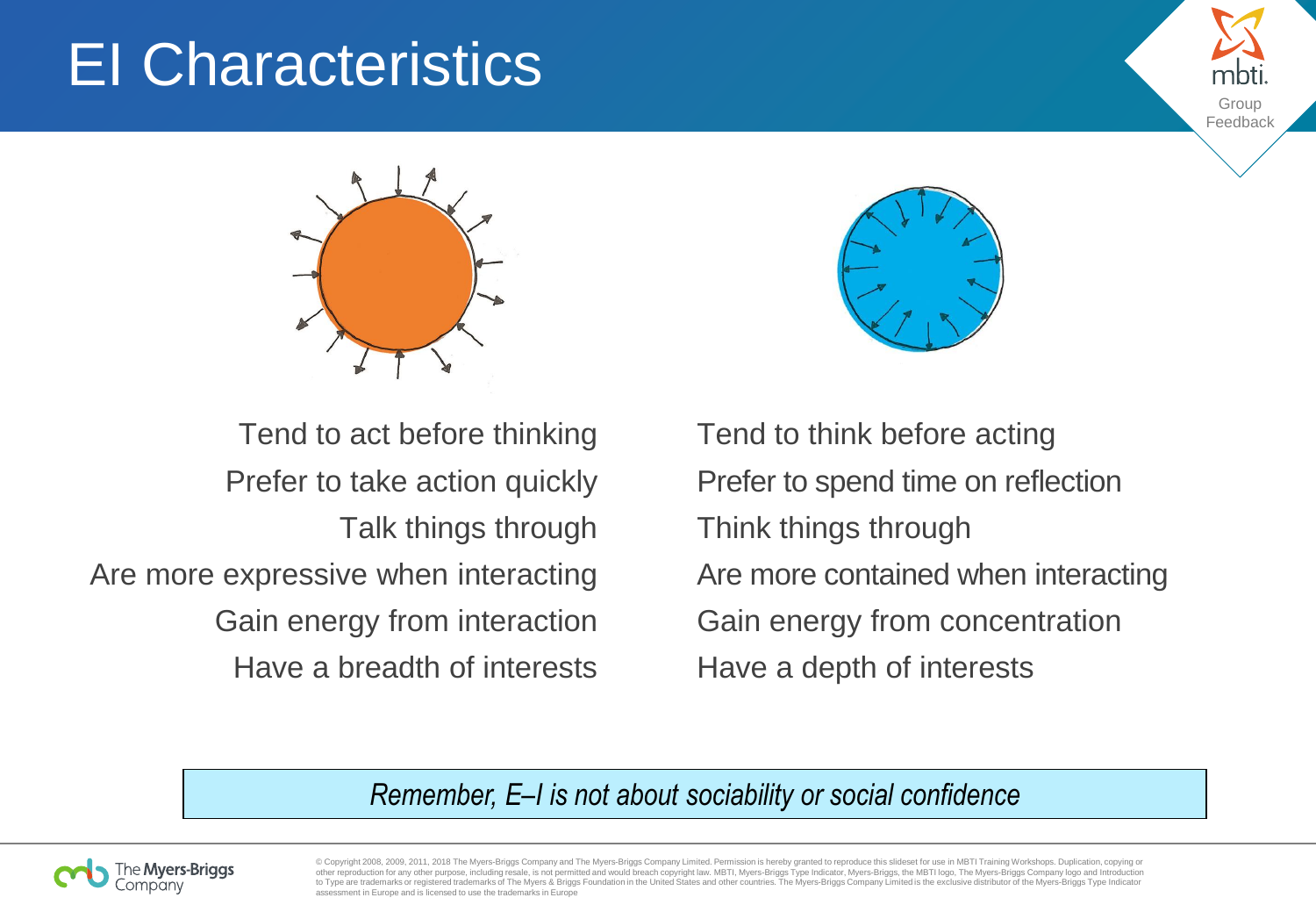# Group Feedback The four pairs of preferences **SENSING INTUITION**

#### **How do you take in information?**

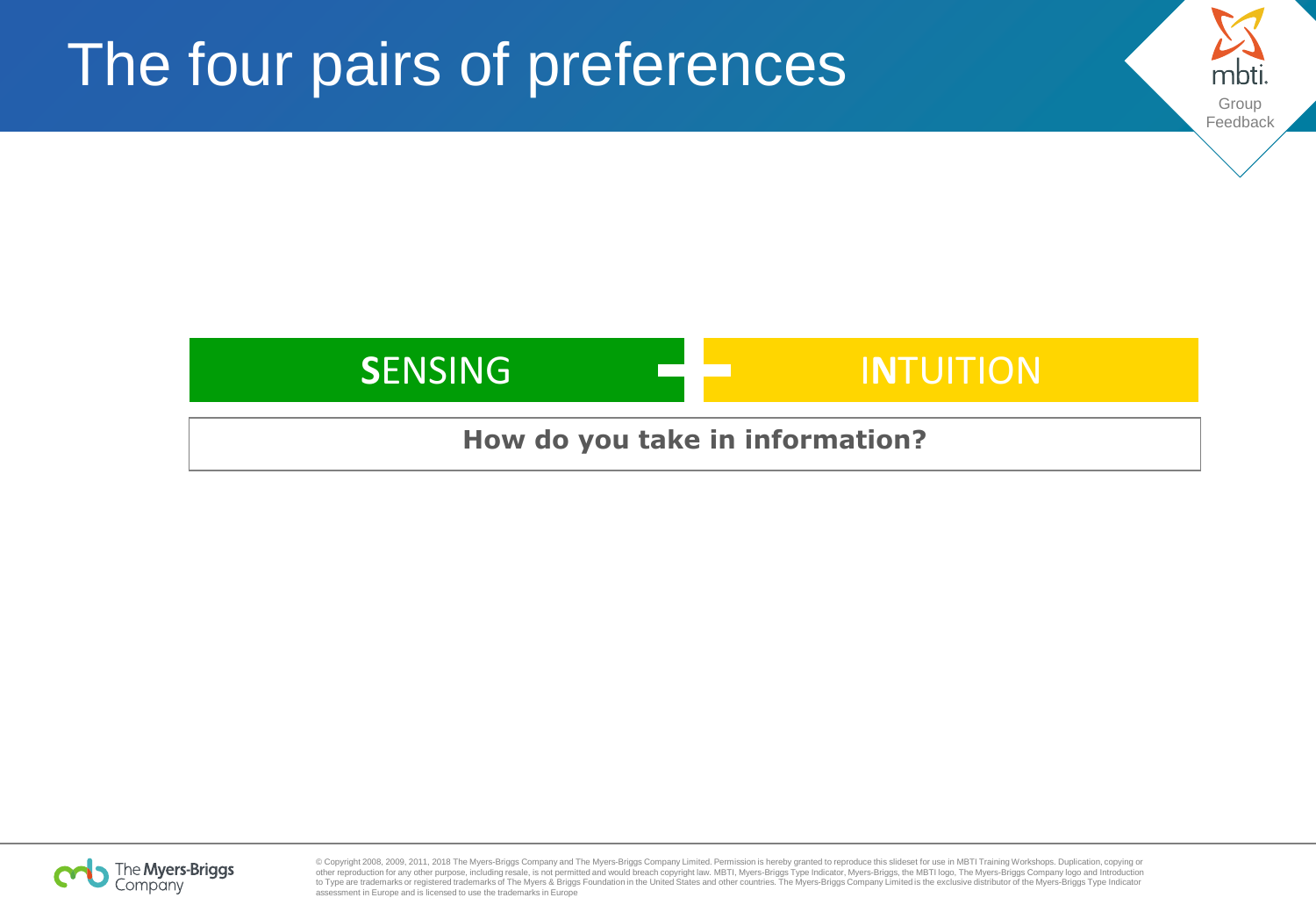#### **Characteristics**



Want to know the facts Look at the specifics Adopt a realistic approach Focus on the here and now Ensure things work in practice Collect observations



Seek out new ideas Look at the bigger picture Adopt an imaginative approach Anticipate the future Ensure things work in theory Use conceptual frameworks

Group Feedback

*Remember, Sensing isn't 'sensitive' and iNtuition isn't 'gut feel'*

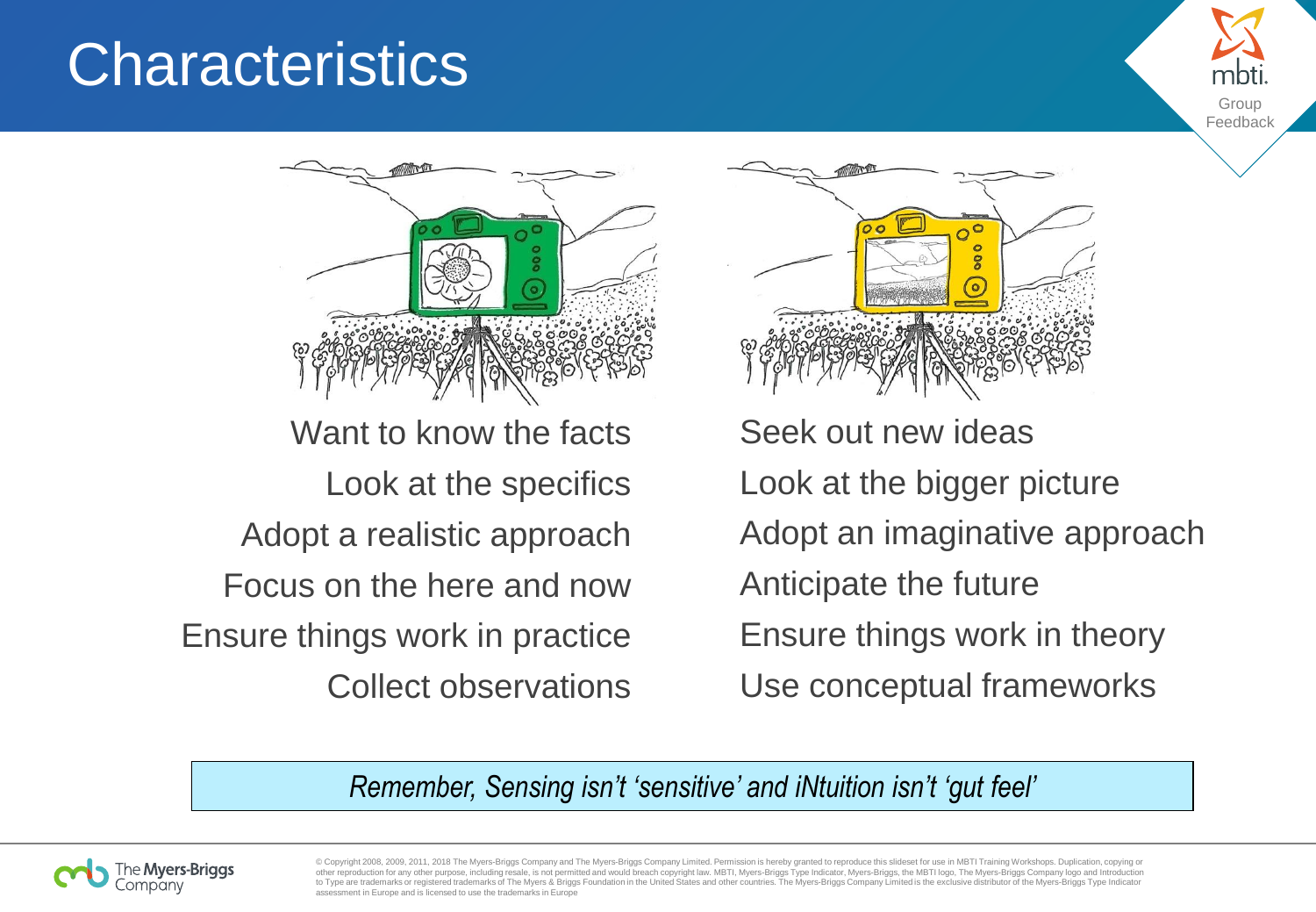



Group Feedback

#### **How do you decide and come to conclusions?**

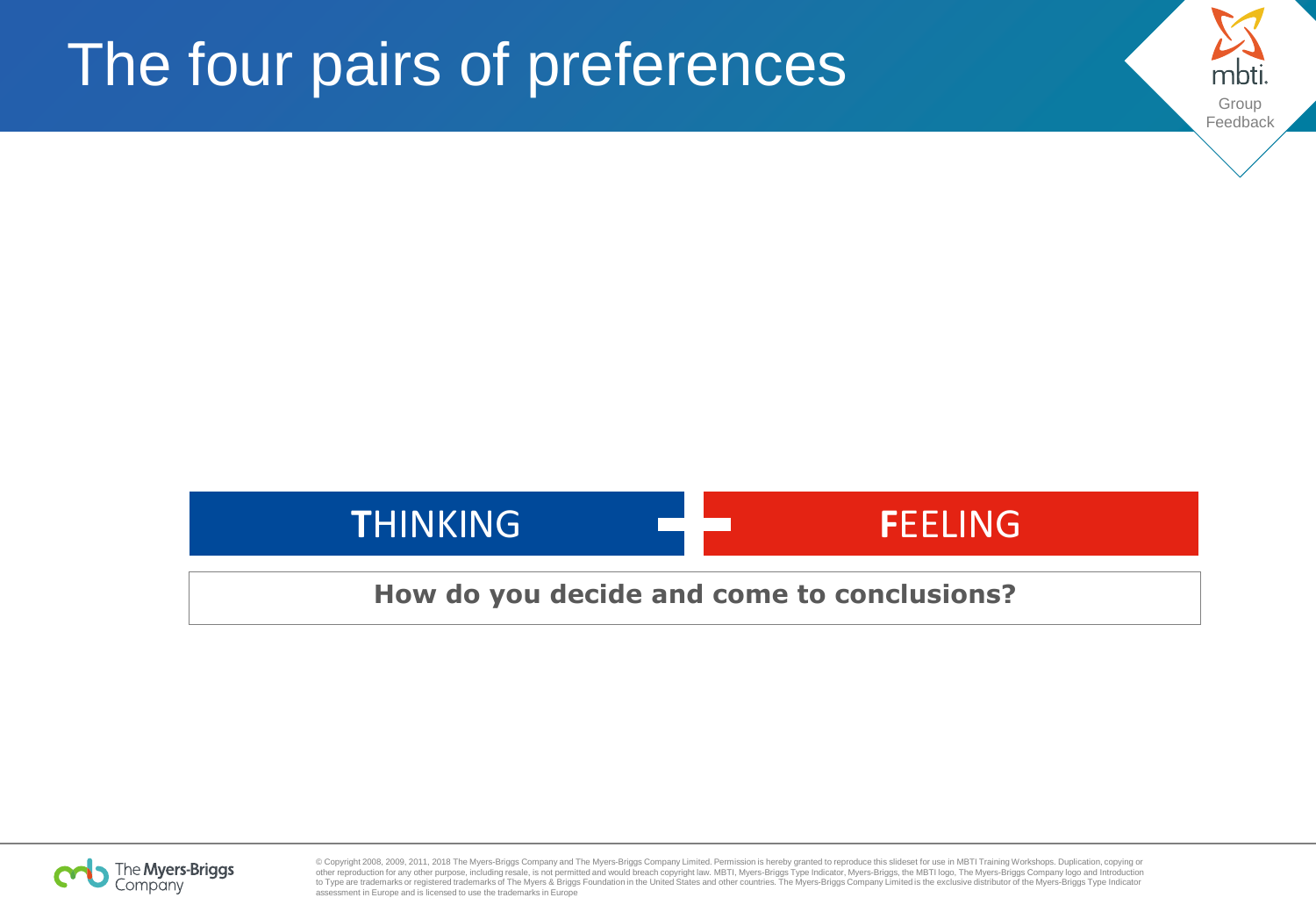### TF Characteristics



Apply logical reasoning Use cause and effect analysis Seek objective truth Decide using impersonal criteria Focus on tasks Provide a critique



Group Feedbacl

• Apply individual values Understand others' viewpoints • Seek harmony • Decide by personal circumstances • Focus on relationships • Offer praise

*Remember, Thinking types can feel and Feeling types can think*

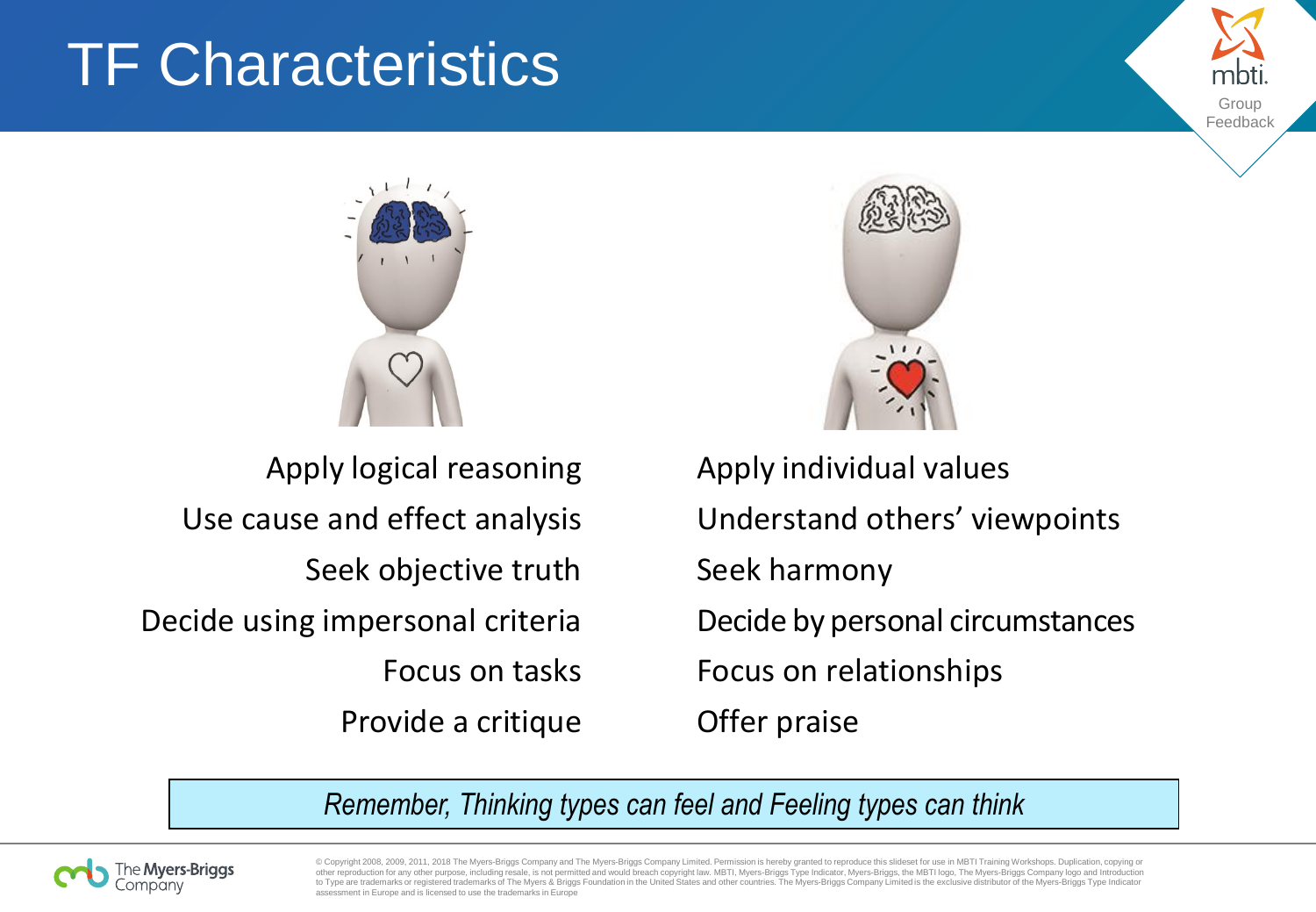



Group Feedback

#### **How do you approach the outside world?**

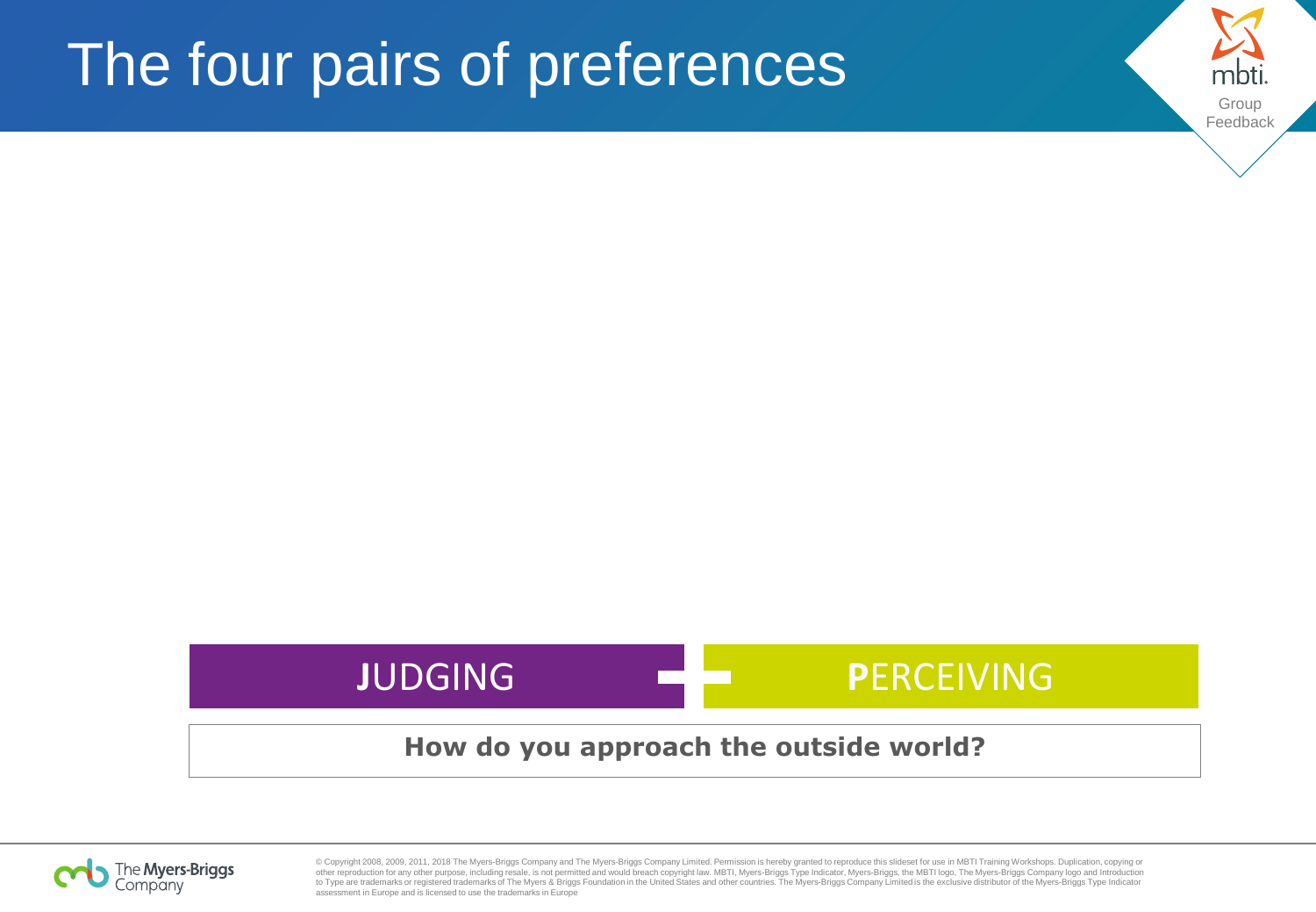#### **Characteristics**



Like to come to closure Make plans Act in a controlled way Prefer to act within a structure Prefer to schedule activities

Keep a range of choices available Remain flexible Respond to emerging information Prefer to go with the flow Prefer to be spontaneous

Group **Feedback** 

*Remember, Judging isn't 'judgmental' and Perceiving isn't 'perceptive'*